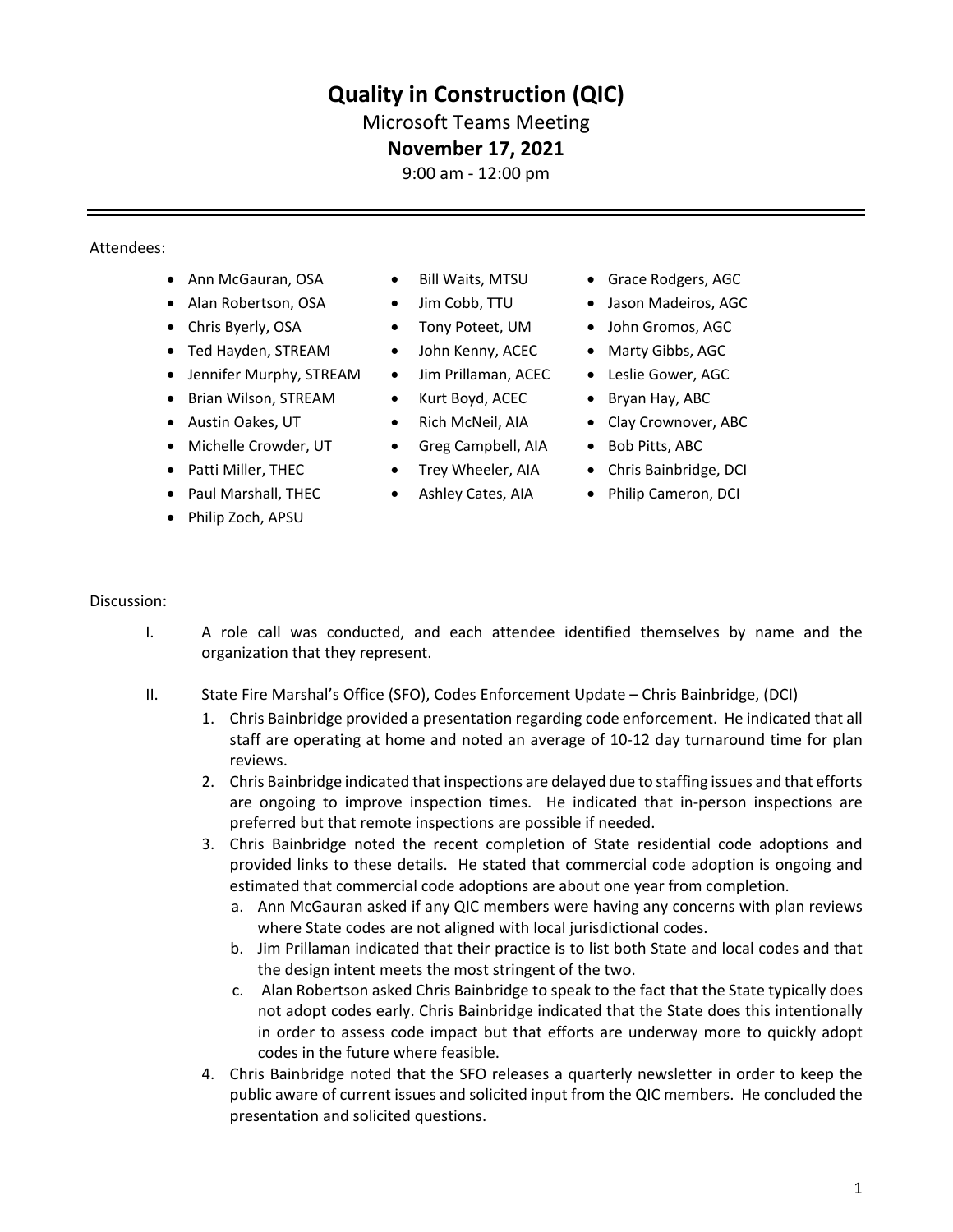- a. Alan Robertson noted discrepancies by SFO between approved plans and field inspections and that concerns appear to arise where new construction and existing conditions interface.
- b. Chris Bainbridge noted that there is a process to minimize these discrepancies internally. He stated that a visual inspection of an existing building during pre-design is not typical but that the SFO can conduct these inspections if requested. Philip Cameron seconded this statement and encouraged designers to request inspection of existing conditions where needed. With no further questions form the QIC members, Chris Bainbridge concluded the SFO presentation.
- III. State Process Efficiency Discussion Ann McGauran, (OSA)
	- 1. Ann McGauran opened a discussion and solicited members to share opinions on potential opportunities for increased efficiency relating to construction procurement and delivery processes.
		- a. Rich McNeil suggested that the state issue a timetable for project designer and CMGC selection as a means to better estimate RFQ/RFP issuances.
			- 1. Austin Oakes noted that UT had about 90% of new budget projects in front of the SBC within 2-3 months.
			- 2. Brian Wilson noted that STREAM typically aims to get 80%-90% of projects approved by SBC in October.
		- b. Trey Wheeler noted that there does not appear to be a relationship between project complexity and the amount of time allowed for response where less complex projects may allow for more time for response and more complex projects may allow for much less.
		- c. Greg Campbell suggested that providing for more time on the front end of a project may better contribute to more efficient project lifecycle, including design, construction and delivery.
		- d. John Gromos added that speed to market might be improved through concurrent early release packages such as site/civil packages and the ability to break out long lead time equipment from GMP where possible.
		- e. Greg Campbell indicated that a successful approach to compressing the design and construction schedule has been related to having concurrent design and construction contracts operating as early as SD phase or during pre-design.
		- f. Jim Prillaman agreed that CMGC involvement early and at all project scales may be beneficial. Jim also indicated that replacement and improvement projects may benefit from engaging design services during the programmatic studies or even prior to budget submission in order to more accurately define project needs and scope.
			- 1. Brian Wilson indicated that STREAM allocates about \$2 million each year for such services and is open to areas of continued feedback from the design and construction industry on ways to utilize these funds toward improved delivery efficiency.
			- 2. John Kenny noted that over the last couple decades that building programming has improved.
			- 3. Ann McGauran indicated that STREAM, THEC, F&A and the SBC have been working to gain a better understanding of project programming and how projects are moving toward completion.
			- 4. John Kenny stated that project programming needs can be impacted by changes in faculty or changes in needs which may impact programming verification schedules.
			- 5. Brian Wilson noted that STREAM is working to better integrate users into building programming and stated that major changes to programming may require project phases to be re-set to programming.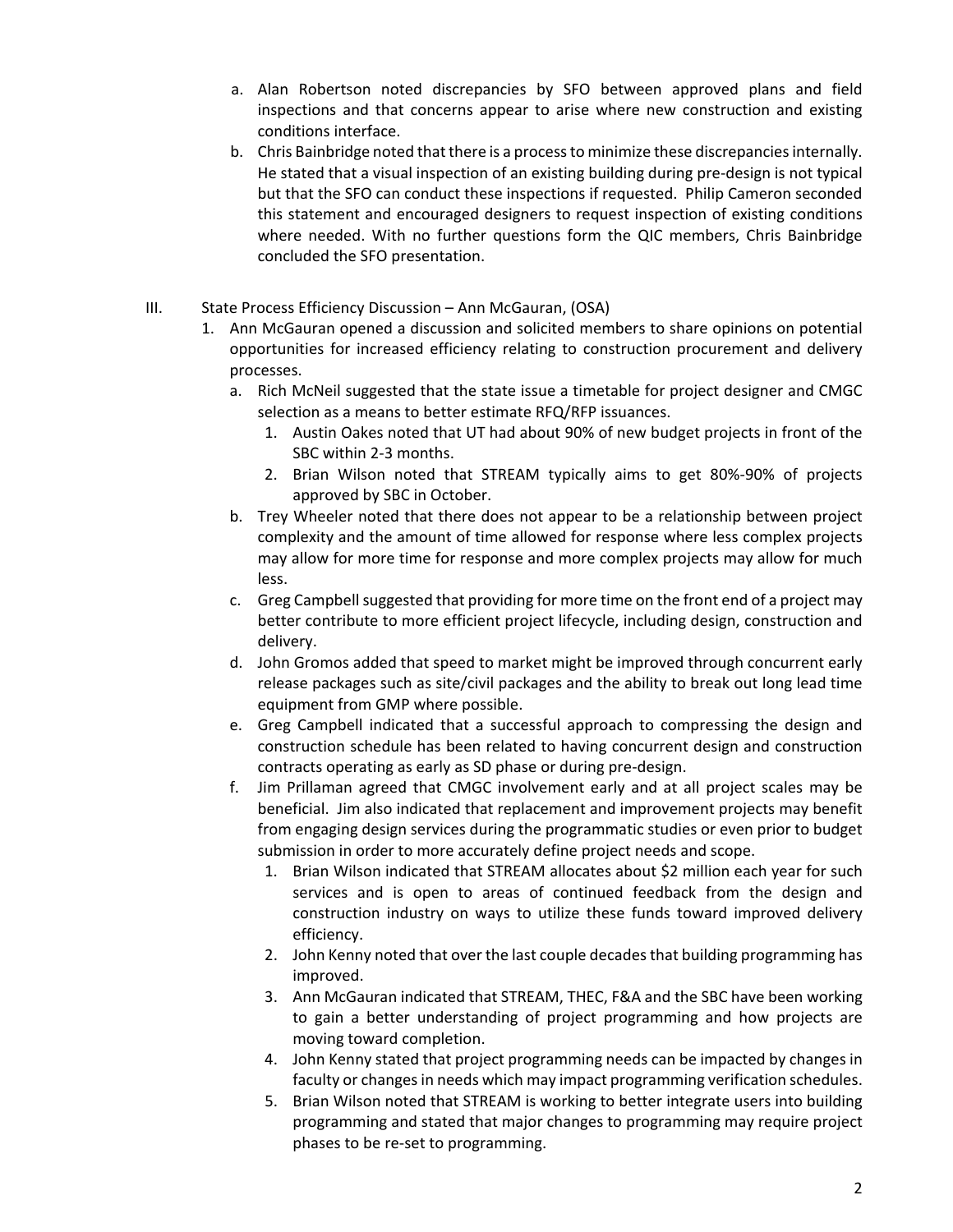- g. Alan Robertson inquired as to the impact of increased enrollment on programming for the UT Nursing Building.
	- 1. Austin Oakes stated that the Nursing Building programming began 12 months prior to SBC action. He agreed that faculty changes can have impact on programming. Austin stated that in the case of the Nursing Building, enrollment growth contributed to programmatic revisions and that anticipated enrollment changes can be factored into future assumptions driving programmatic development.
- h. Ann McGauran asked if construction and designer representatives were saying that the State may benefit from CMGC delivery even on smaller projects such as simple chiller replacements.
	- 1. Trey Wheeler stated that in his opinion there is no longer a compelling reason to stick with the traditional design/bid/build process. Further noting that it is not common within the private sector.
	- 2. Bryan Hay agreed that speed to market, supply chain issues and material cost volatility have led to a shift away from typical design/ bid/ build delivery.
	- 3. Greg Campbell noted the benefits of qualification-based selection and CMGC delivery citing improved planning, constructability, speed to market resulting in overall better product delivery to the client.
	- 4. Bryan Hay stated that packaged permitting has driven the market away from design/ bid /build in order to expedite projects where multiple early release packages can facilitate project mobilization and improve cost management.
	- 5. Ann McGauran noted that concerns at the State level have arose when construction has commenced but early release packages have missed the target budget and adding funds becomes necessary in order to complete construction.
	- 6. Greg Campbell again underscored the value of relying on early collaboration with the GC in order to better estimate projected costs via direct and consistent communication with subcontractors.
- i. Ann McGauran summarized previous responses stating the sophistication of the contractors and the design groups across the State in combination with improved programming documents or pre-planning documents by the SPA's may assuage concerns associated with potential movement away from design/ bid/ build delivery toward CMGC delivery.
- j. John Gromos noted that a big differentiator in the private sector is a true RFP or RFQ where the owner is short listing 3 or 4 contractors whom they are confident can reliably perform and deliver projects as expected.
- k. Brian Wilson inquired to the group as to what an appropriate percentage of selfperformed CM work typically is and how the subcontractor market responded to this during bidding.
	- 1. Greg Campbell noted that CMs in the private sector are typically sophisticated in determined the best value proposition between self-performance or subcontracting components of the work.
	- 2. John Gromos noted that in private sector and federal work, CMs are afforded measures of flexibility that encourage contractors to optimize self-performed work by enabling contractors to determine the most effective route to delineating selfperformance noting that private sector or federal contracts often define a minimum of self-performance opposed to maximums as with State contracts.
	- 3. Brian Wilson noted that a historical challenge with the State relates to the priority of allowing broad opportunity to access State projects where large contractors may be in a position to out-compete smaller contractors through such contracting models.
- l. Alan Robertson noted that equal access to State projects as a priority will likely result in the continued need for design/ bid/ build delivery especially on smaller projects and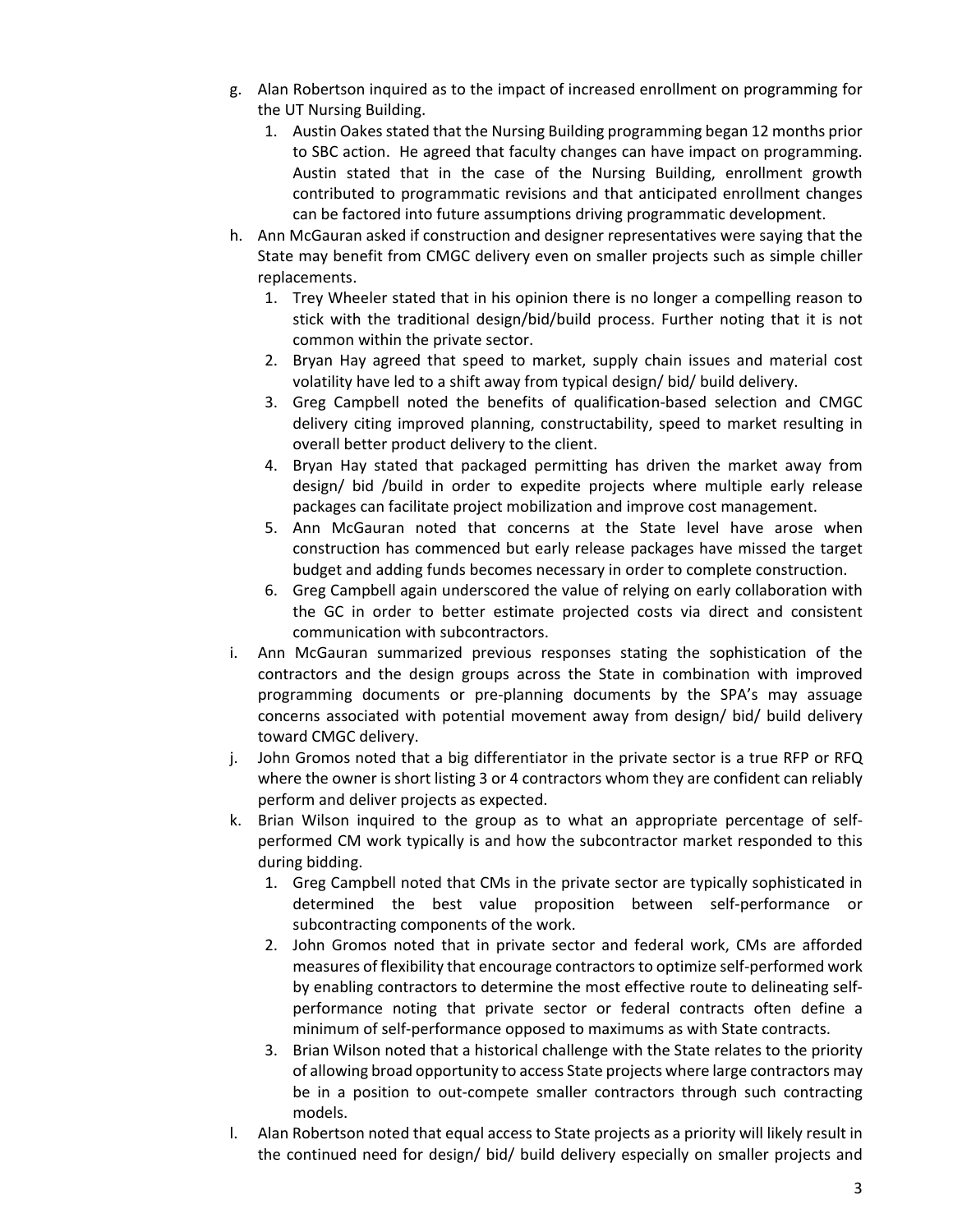that proactive approaches to replacement and improvement projects can lend toward balancing project access, competitiveness and measures of efficiency.

- m. Ann McGauran noted that she appreciated the discussion especially given the State's desire to allocate dollars to projects in a timely and effective manner.
- IV. HPBr, BIM and Project Team Evaluations Chris Byerly (OSA)
	- 1. Chris Byerly noted that OSA has received HPBr documents for approximately 97% of 2020 substantially completed projects.
	- 2. Chris noted that OSA has received project team evaluations for around 70% of the 2020 substantially completed projects and that there is a substantial backlog of 2021 documentation for both HPBr and team evaluations on file that will be updated based on the January 25, 2022 capital projects reporting.
	- 3. Chris Byerly solicited questions and comments relating to HPBr.
	- 4. Ann McGauran queried the group as to potential credit opportunities for HPBr or other suggestions as to the continued improvement of HBPr in order to enhance the quality of product delivery to the State.
		- a. Jim Prillaman agreed that the mechanism of HPBr is more effective in terms of cost and execution than other high-performance building standards.
		- b. Rich McNeil also agreed that the HPBr standards and processes are preferred when compared to other standards and believes that the State should continue to execute these standards due to its success in being results oriented while minimizing documentation requirements.
	- 5. Alan Robertson asked Chris Byerly if all SPA's had been given the opportunity to participate in the HPBr and project team evaluation presentation. Chris stated that all SPA's had been provided the opportunity to participate and further noted that if a SPA would like an update on the presentation or a copy it for reference that they can contact him directly.
	- 6. Ann McGauran noted that based on feedback from QIC members and the industry as a whole, that OSA continues to facilitate the implementation of HBPr as opposed to other high-performance building standards.
	- 7. Chris Byerly reminded SPA's that for current BIM projects across the State to rely on OSA as resource to navigate BIM requirements as needed especially with regard to OSA review of draft RFQ's.
	- 8. Ashley Cates requested that OSA continue to provide BIM, team evaluation and HPBr learning opportunities and updates to the design and contractor industry when pertinent. Ann McGauran and Chris Byerly agreed to continue to keep both groups informed as to these opportunities and updates.
	- 9. John Kenny inquired as to the status of the project team evaluation data summary. Chris Byerly noted that OSA is continuing to add evaluations and that he estimates a comprehensive set of evaluation information should be available within a year to 18 months. He and Ann McGauran noted that should a SPA desire an interim data set for the team evaluations, that OSA can provide that upon request.
- V. SPA Projects Update Tony Poteet (UM)
	- 1. Tony Poteet noted that the STEM project is providing 65,000 sf of engineering space and the renovation of about 15,000 sf of existing space. Tony stated that given escalation, current VE processes are seeking to eliminate about \$2 million in cost reduction.
	- 2. Tony stated that they are currently in the process of establishing their capital maintenance projects for next year.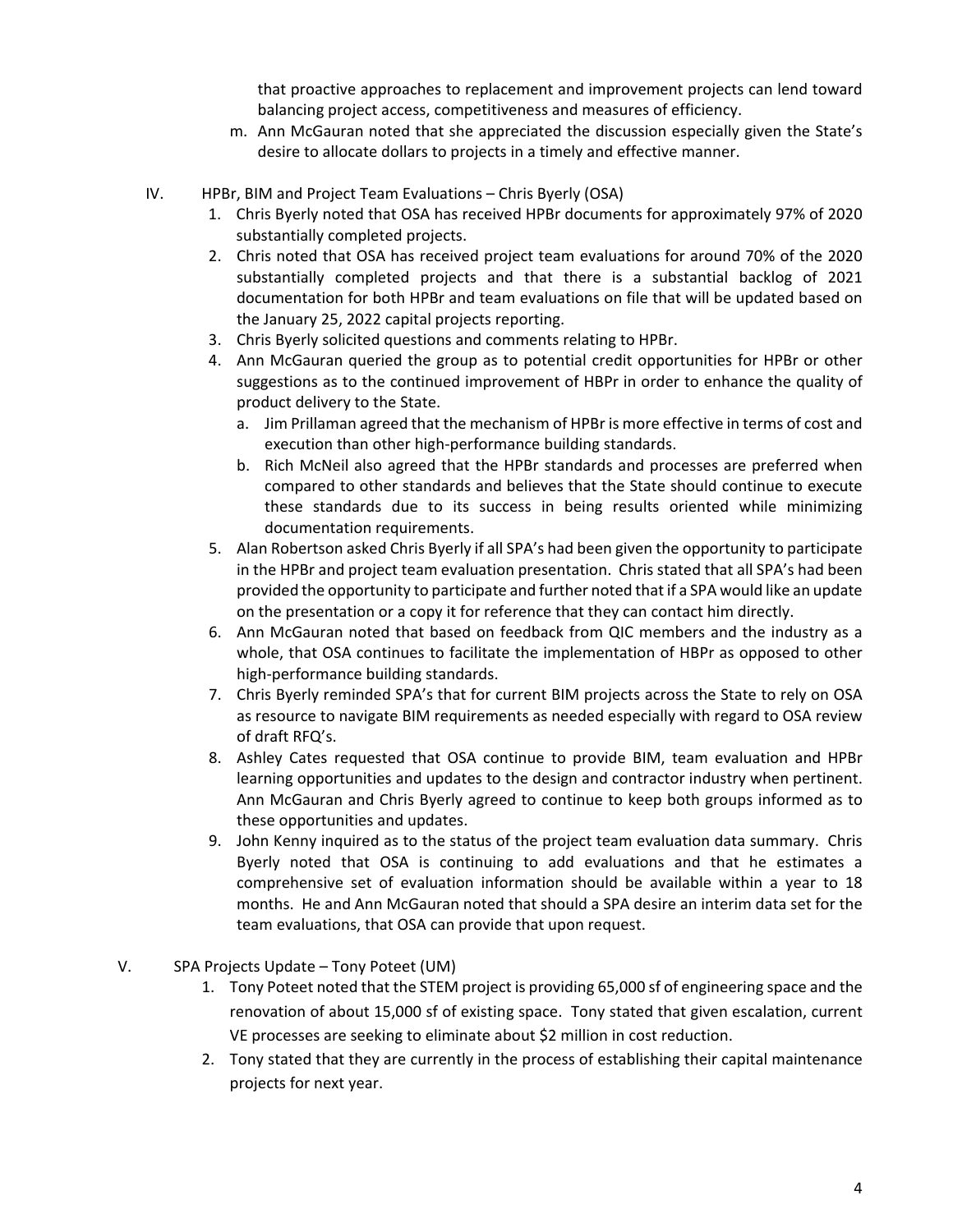- VI. SPA Projects Update Bill Waits (MTSU)
	- 1. Bill Waits highlighted 2 projects that are currently in design indicating that both will implement CMGC delivery. He noted the Applied Engineering Building as a \$54.9 million project and estimated CMGC advertisement for the end of January or early February 2022. Bill also noted the Student Athlete Performance Center as \$66 million project and anticipates late April or May 2022 for the CMGC advertisement.
	- 2. Bill Waits indicated that there are a few utility projects, roof replacements and a large HVAC project for the Science Building that will likely be design/ bid/ build projects.
	- 3. Bill also noted large renovation projects at Kirksey Old Main and Rutledge Hall. Rutledge Hall will be converted from dormitory space to office and classroom space.
	- 4. Bill stated that there is \$62.2 million project for the Aerospace Department that is pending budget approval for FY 22-23.
- VII. SPA Projects Update Jim Cobb (TTU)
	- 1. Jim noted 2 large projects including the Innovation Center Residence Hall estimated at \$50.1 million. The CMCG selection for this project is complete. Jim noted that they had recently opened bids for the early site package for Engineering Building project estimated at \$62.3 million.
	- 2. Jim indicated that all capital maintenance projects for this fiscal year are through designer selection and will implement design /bid/ build. These projects include mechanical projects, including architectural improvements and repairs.
	- 3. Jim indicated that TTU is focusing on programming for next budget cycle. He indicated 2 major projects on THEC's recommended disclosure list. One of the major projects includes the renovation of the College of Business which will include Foster Hall and will include major building and infrastructure components.
	- 4. Jim noted that the next budget cycle will include a budget request for a  $2^{nd}$  engineering building.
	- 5. Finally, Jim noted that they are currently planning 4 projects for athletics. These projects will include a new lighting system and other improvements for baseball estimated at \$15 million and 2 projects for football which will include an operations center and a practice field. Also included in the football project will be the demolition and replacement of one side of the football stadium to be replaced with new grandstand seating and support space which is estimated at \$30 million.
	- 6. Alan Robertson inquired as to the current status of new Engineering Building.
		- a. Jim replied that they are circulating a draft contract for the early site package.
- XIII. SPA Projects Update Austin Oakes (UT)
	- 1. Austin Oakes indicated a few major projects including the demolition of the Health Science Center, a new College of Business Building in Knoxville and a new Health Sciences Building in Chattanooga.
	- 2. Austin also noted major renovations of the old State Office Building in Chattanooga and the Cancer Research Building.
	- 3. Austin stated that the Lyndsey Nelson Stadium is currently in programming and that the Haslam Field Expansion project has completed designer selection as well as GC selection.
- IX. SPA Projects Update Brian Wilson (STREAM)
	- 1. Brian Wilson highlighted a couple of major projects including the State Museum Storage Building which is projected to come before SBC in December 2021.
	- 2. Brian noted the Multi Agency Law Enforcement Training Center which will include the training academy, training academy housing and dining, a TDOS and TDOT service center and an emergency vehicle obstacle course.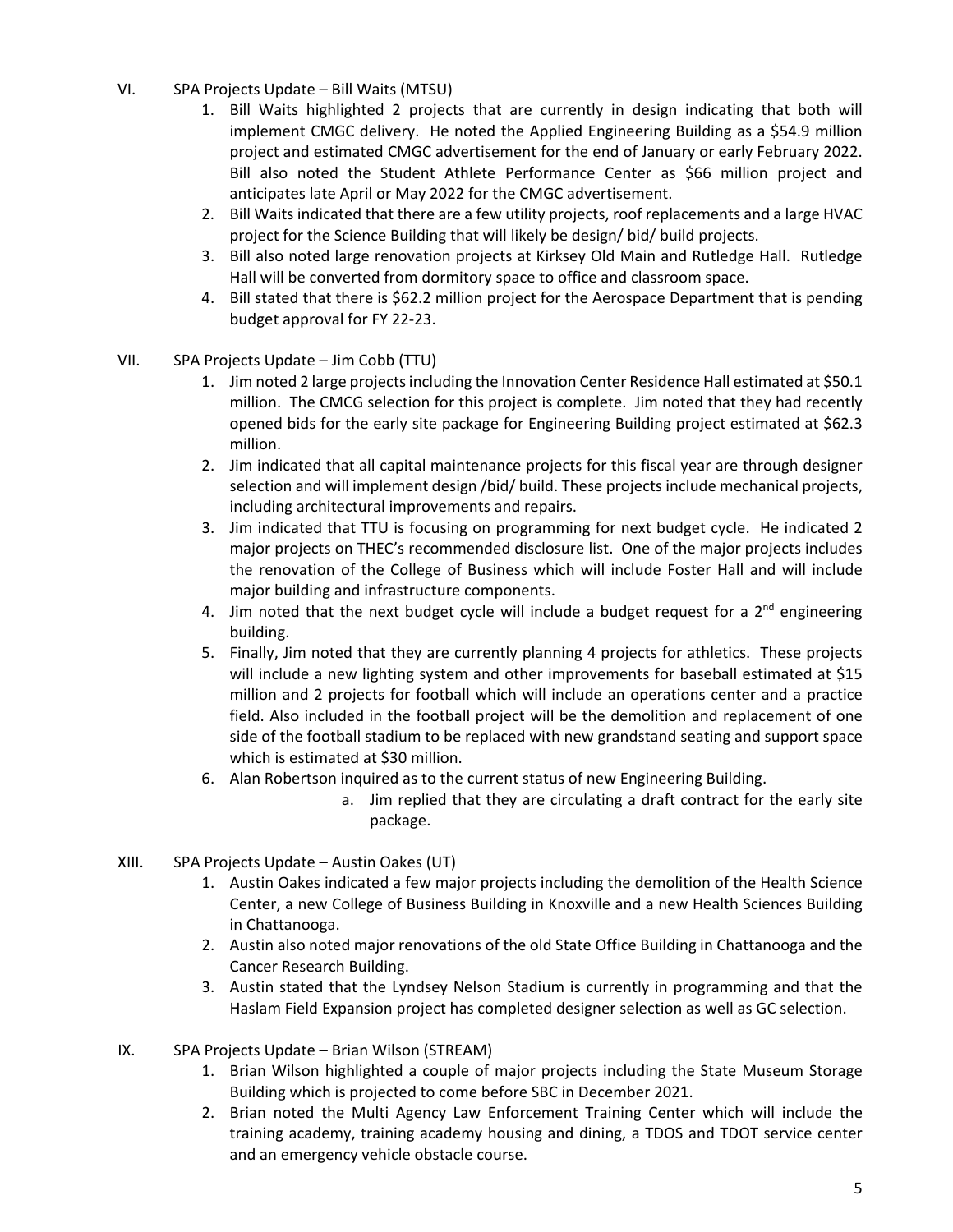- 3. Brain stated that large renovation projects include the Legislative Plaza renovation and a substantial War Memorial Building exterior and interior renovation.
- 4. Brian stated that they are expecting several large FY 23 projects.
- 5. Brian noted that most FY 22 projects have been approved by SBC and designer selections have been approved.
- X. SPA Projects Update APSU, ETSU
	- 1. There was not a representative available for a project update.
- XI. Construction Industry Market Update Bryan Hay (ABC), John Gromos (AGC)
	- 1. John Gromos noted that labor remains an issue and that residential construction continues to put pressure on material cost and availability.
	- 2. John indicated that the supply chain is still being impacted by port congestion; COVID; and overall demand.
	- 3. John mentioned that commodity prices are still predicted to increase in the near term.
	- 4. John indicated market volatility is stabilizing a bit but will remain a challenge into 2022.
	- 5. John noted that the architectural billings index remains above 50.
	- 6. John stated that there is a national 4% to 5.5% increase in escalation forecasted into 2022. John noted that locally, a 1.5%-2.0% increase is typically added to the national forecast resulting in an expected local escalation increase of 6%-7.5% forecasted for 2022 depending on various factors including building type.
		- a. Alan Robertson asked John for his opinion on the duration of the estimated supply and demand issues.
		- b. John stated he does not expect these factors to continue beyond 2 years at this point.
		- c. Chris Byerly asked how port congestion is anticipated to impact supply chain concerns.
		- d. John stated that while alternative solutions are being investigated to mitigate supply chain issues, immediate resolutions to these challenges are not expected to be alleviated in the near term.
	- 7. Bryan Hay began by noting a recent record high in shipping container transportation costs.
	- 8. Bryan stated that the building cost index from Q3 was up 4.9% with a year over increase of 14.5%.
	- 9. Bryan added that roof materials lead times are continuing to extend. Roof system lead times are up to 10 months depending on materials specified.
	- 10. Bryan indicated that appliance demand remains high and not expected to stabilize until Q2 2022.
	- 11. Bryan added that electrical equipment pricing is up since last quarter and switch gear lead times are at around 44 weeks which is down slightly from 52 weeks from the prior quarter.
	- 12. Bryan noted that structural steel has plateaued a bit on cost and lead time and is currently at about 25 weeks which is down from 40 weeks in the prior quarter.
	- 13. Bryan noted that metal studs, acoustic ceilings and suspension systems are experiencing increases. Armstrong announced a 10% percent increase on suspension systems effective October 18, 2021. They furthermore recommended a 5% increase on pricing for estimates beyond February 1, 2022.
	- 14. Bryan indicated that copper, PVC, stainless steel and fixtures will experience increases resulting from port congestions and overall demand. Bryan added that PVC is up 101%, carbon steel is up 84.5% and copper is up 67% year over.
	- 15. Bryan indicated that lighting products are forecasted to experience 5%-10% increases into 2022 due to high demand and shipping delays.
	- 16. Bryan stated that HVAC-related components in general are expected to continue to experience lead times 2-3 times longer than those prior to the pandemic. Custom air handler lead times are at about 30-40 weeks.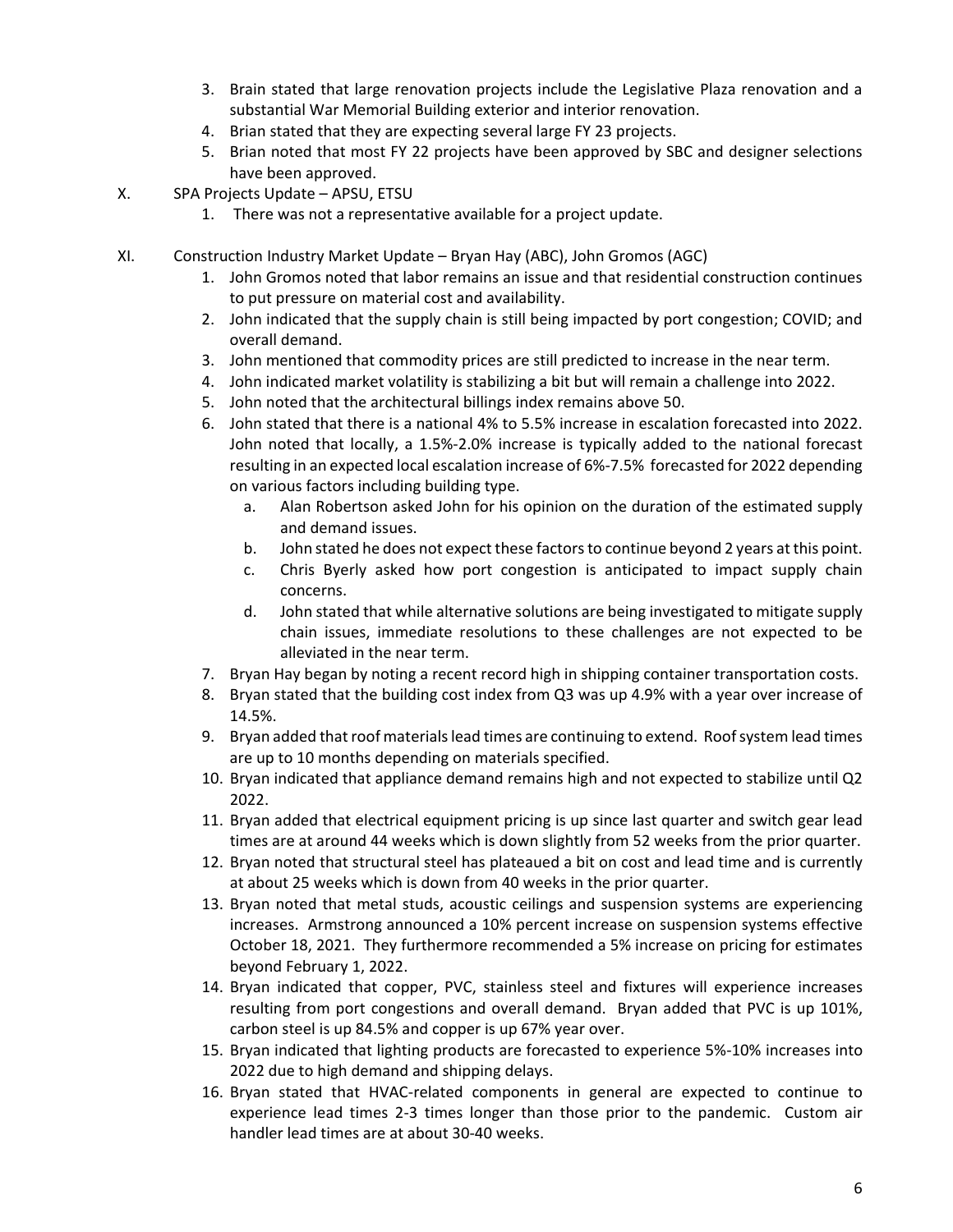- 17. Bryan noted that hollow metal door prices are seeing up to 50% increases and lead times are currently anticipated at 12 weeks in general.
- 18. Bryan stated that wood products and sheet goods are coming down from high in May 2021 noting that panel pricing is now at about 14% below Fall 2021 pricing.
	- a. Alan Robertson asked if there were any estimates on pricing or lead times for masonry products.
	- b. John Gromos responded that most masonry-related cost issues are a function of labor shortages and that masonry product prices are not experiencing increases similar to other materials and commodities.
	- c. Ann McGauran asked if a construction market industry update can be provided to OSA for dissemination to the members.
	- d. Bryan Hay stated that he and John Gromos will provide a summary of the construction market industry update to OSA subsequent to the meeting.
- XII. Closing Remarks
	- 1. Alan Robertson encouraged continued recommendations from QIC members on future addenda items and adjourned the meeting.

#### Action Items:

• John Gromos and Bryan Hay to provide Construction Market Update (See Attached)

## Next Meeting: February 16, 2022 Virtual / MS Teams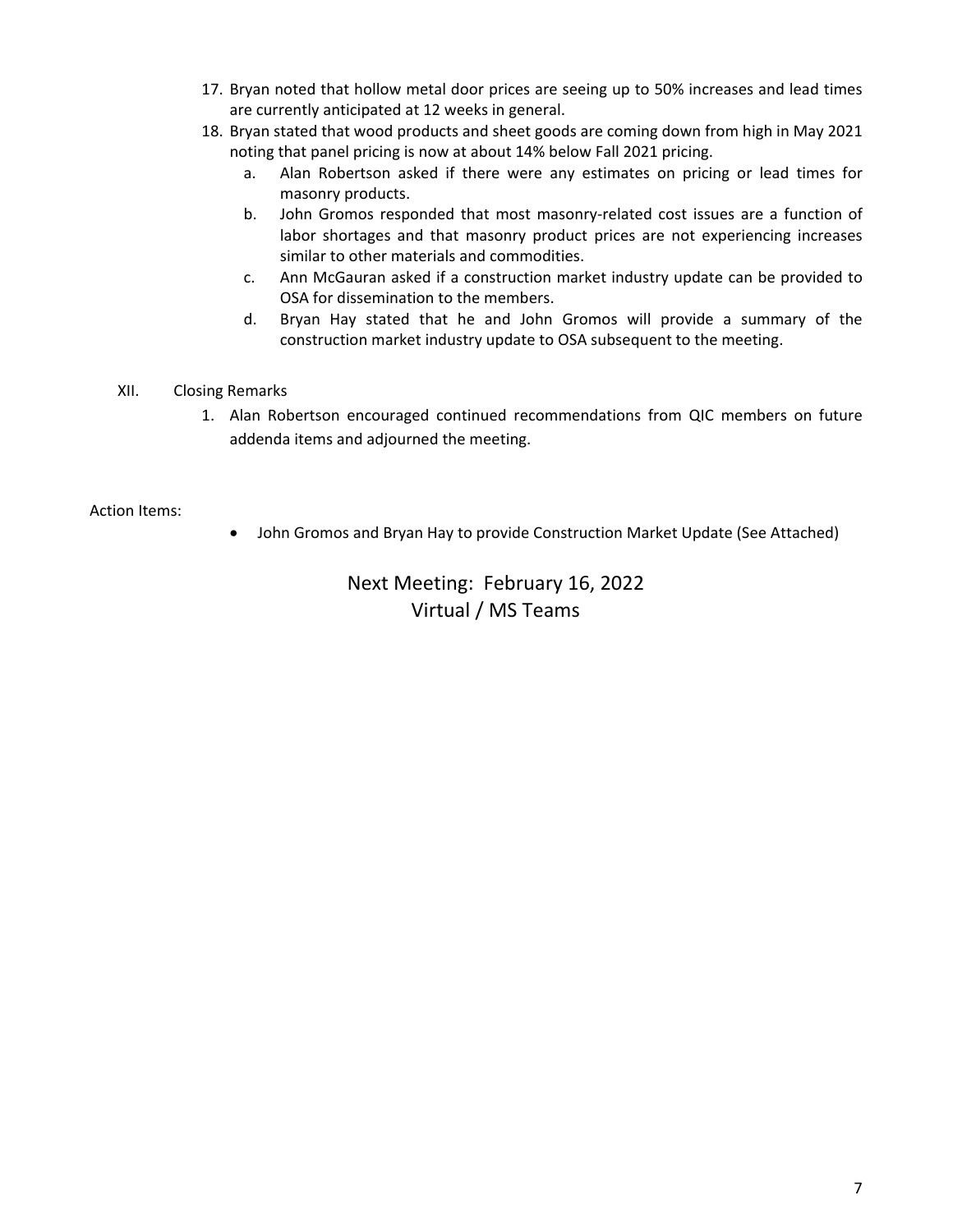# **State QIC Meeting, 11-17-21 Construction Industry Market Update**

- 1. General Information
	- a. Supply chain forecast indicates continued increases in pricing, lead times and supply constraints due to increased demand, transportation shortages and the pandemic.
	- b. Residential construction remains strong and is a contributing factor to these supply chain issues.
	- c. AIA Architectural Billings Index has been above 50 since 1Q 2021 this is a leading economic indicator that leads non-residential construction activity by 9-12 months.
	- d. Labor shortages continue in most trades with no relief in sight, impacting both pricing and schedule.
	- e. Building Cost Index up 4.9% from previous quarter (Q2 2021), up 14.5% from previous year
	- f. Logistical Crisis Dozens of container ships sit off the coast of Los Angeles and Long Beach with up to 400,000 containers waiting to be unloaded. Most attribute the bottleneck to increased demand since the pandemic. Product destinations have also increased, putting pressure on already scarce transportation resources. As a result, logistics prices have risen, and this month (Nov. 2021) the median cost of shipping a standard container from China to the West Coast hit a record \$20,586, nearly double from July, which as already double from January.

In mid-September there were a record number of 67 vessels waiting to be unloaded at the LA/Long Beach ports, which account for about 40 percent of all inbound volume from Asia to the U.S. Moving inland, lingering challenges remain: shortages of labor, trucks, chassis and rail equipment are amplifying the problem. Volume is up 18 percent in railroad intermodal units year over year. Problems persist and there has been no relief to shortages of labor. Fuel prices continue to remain elevated, and surcharges are continuing to be enforced. These issues are being experienced at ports globally, and project teams should continue to be aware of extended ship times when determining release dates. Categories to monitor include plumbing fixtures, lighting fixtures, escalators, moving walks and absorption chillers. In some cases, curtainwall and structural steel are impacted. If projects are sourcing glass or fans from Germany, be aware that extended ship times should be expected. Risks: China has implemented a zero-tolerance approach to COVID cases, as risk from the delta variant increases. This means that even a few cases can cause a whole port to be shut down. The second largest port in China went into lockdown for two weeks, and the shutdown created increased backlog in products. If drastic measures continue to be enforced, this could further reduce inventory levels and product availability downstream.

- 2. Material escalation specifics include:
	- a. Architectural Interiors Steel-based products, such as metal studs and acoustical ceiling suspension systems, continue to escalate. Armstrong has announced an additional increase of 10 percent on all suspension systems effective October 18, 2021. In addition, they are suggesting guidance of an additional five percent for any estimating out beyond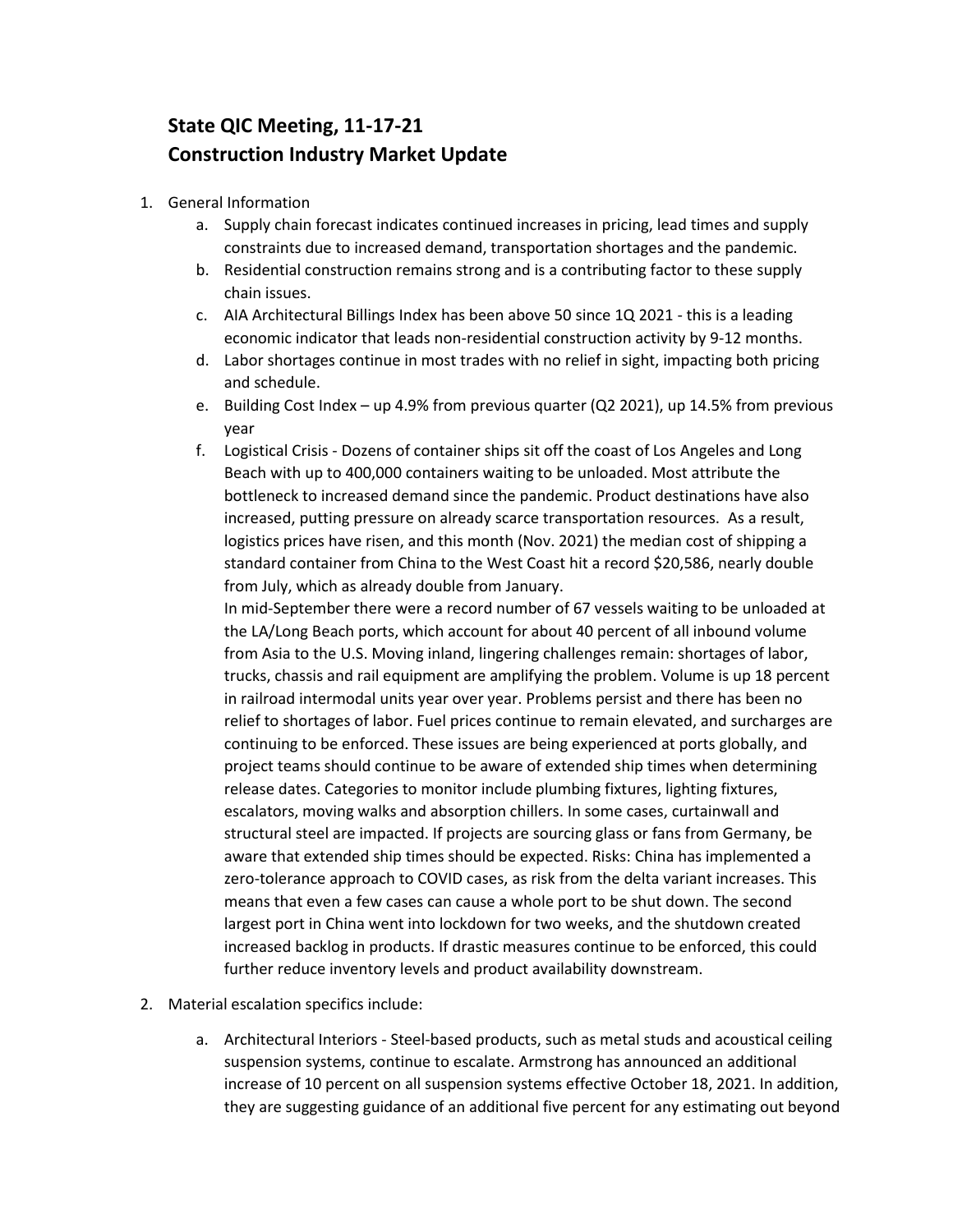February 1, 2022. Metal studs continue to escalate with Super Stud announcing a 10 percent increase as of October 1, 2021. This brings total inflation on metal studs to 100– 120 percent since Fall 2020. After a quiet period for drywall pricing, new increases have been announced by many manufacturers (including USG, CTD and Nat. Gyp.) of 20 percent, effective in October. Poly ISO and polystyrene insulation also continue to escalate. Hunter (polyISO producer) has announced a 10 percent increase, effective Jan. 1, 2022. In addition, Dupont has announced a 10 percent increase on their polystyrene products, effective Oct. 1, 2021. Lead times for Rockwool's mineral wool product is now exceeding 200 days, leading them to announce that they will continue to acknowledge new orders but will not provide delivery dates.

- b. Electrical gear Pricing for all electrical equipment is up significantly since Q2, as a result of very large demand, reduced labor and increased input costs. Lead time for 600v to 5kV switchgear is also up significantly, now 44 to 52 weeks due to strong demand from data centers and warehousing projects. Busway and solid-state breakers are running 20 weeks and 40 weeks respectively.
- c. Lighting All major lighting manufacturers have announced price increases in the range of five to ten percent. Prices and lead times are expected to increase over the next six months as demand remains strong and shipping delays and costs increase.
- d. Structural steel While steel shapes, such as wide flange members, are up significantly in price (75 to 130 percent depending on shape and dimensions), the largest impacts to steel pricing and lead times revolve around joists and decking materials. Because of the significant building activity in warehousing, distribution and data centers, joist lead times remain extended out beyond 40 weeks and decking is out to 25 weeks. In addition, joist and decking prices have increased 300 to 400 percent. In recent weeks, these lead times have started to ease and price increases are slowing.
- e. Plumbing Prices for copper, PVC, steel and stainless steel plumbing materials are expected to increase over the next six months as demand remains strong and supply chain issues persist. Price and lead time for plumbing fixtures holds the greatest risk over the next six months due to container ship transportation delays and premiums for ocean freight. Non-PPI pricing sources are reflecting higher YTD increase for pipe: up 101 percent for PVC, up 84 percent for carbon steel and up 67 percent for copper.
- f. Wood Lumber is one of the few bright spots in building material supply chains. Both dimensional lumber and panel pricing are down significantly. Dimensional lumber is down 72 percent from its peak in May and is now 24 percent below pricing seen in fall 2020, before the significant run-up in pricing began. Panel pricing is down 64 percent from the May peak and 14 percent below fall 2020 pricing. However, the free-fall in pricing appears to have ended and is now steadying at current levels.
- g. HVAC High demand, shortage of factory labor and supply chain constraints have led to significant lead time increases within the past three months across all HVAC equipment manufacturers. Reported lead times are between two and three times longer than typical lead times prior to the pandemic, while actual lead times being experienced by